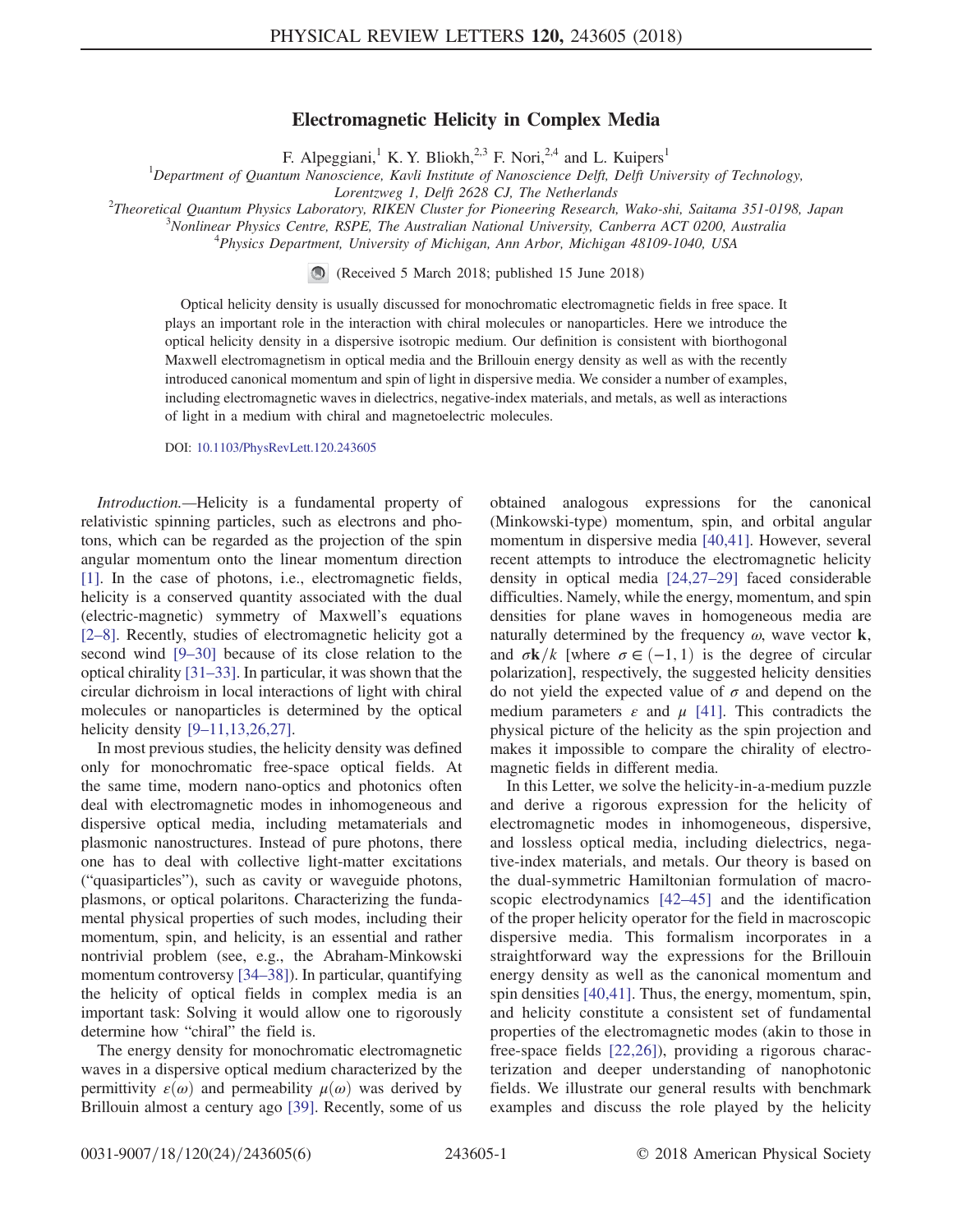density in the interaction with chiral and magnetoelectric molecules.

Biorthogonal electromagnetism.—We consider complex amplitudes  $E(\mathbf{r})$  and  $H(\mathbf{r})$  of monochromatic electromagnetic fields in a generic dispersive inhomogeneous lossless medium characterized by the real-valued permittivity  $\varepsilon(\mathbf{r}, \omega)$  and permeability  $\mu(\mathbf{r}, \omega)$ . Maxwell's equations can be written as an eigenvalue problem for the electromagnetic "bispinor"  $\psi = (E, H)^T$  [\[43](#page-5-8)–45]:

<span id="page-1-0"></span>
$$
\hat{M}^{-1}\begin{pmatrix} 0 & i\nabla \times \\ -i\nabla \times & 0 \end{pmatrix} \begin{pmatrix} \mathbf{E} \\ \mathbf{H} \end{pmatrix} \equiv \hat{\mathcal{H}} \mathbf{\psi} = \omega \mathbf{\psi}, \qquad (1)
$$

<span id="page-1-5"></span>where

$$
\hat{M}(\mathbf{r},\omega) = \begin{pmatrix} \varepsilon(\mathbf{r},\omega) & 0\\ 0 & \mu(\mathbf{r},\omega) \end{pmatrix}
$$
 (2)

is the constitutive matrix, and throughout the Letter we use Gaussian units. We also assume suitable boundary conditions guaranteeing the eigenfrequency  $\omega$  to be real.

The "Hamiltonian"  $\hat{\mathcal{H}}$  in Eq. [\(1\)](#page-1-0) is not Hermitian with respect to the standard bilinear product  $\langle \psi_n | \psi_{n'} \rangle$  =  $\int d^3 \mathbf{r} (\mathbf{E}_n^* \cdot \mathbf{E}_{n'} + \mathbf{H}_n^* \cdot \mathbf{H}_{n'})$ . However, following the pre-scriptions of biorthogonal quantum mechanics [\[46\]](#page-5-9), one can define a biorthogonal basis of right and left (adjoint) eigenvectors, which fulfill the biorthogonality condition  $\langle \tilde{\psi}_n | \psi_{n'} \rangle = \delta_{nn'}$ . The adjoint eigenvector satisfies  $\hat{\mathcal{H}}^{\dagger} \tilde{\psi} = \omega \tilde{\psi}$ , and it is immediate to verify that, for *non*dispersive systems,  $\tilde{\mathbf{\psi}} = (\varepsilon \mathbf{E}, \mu \mathbf{H})^T \equiv (\mathbf{D}, \mathbf{B})^T$ . In dispersive media, similarly to the Hamiltonian approach introduced in Refs. [\[42](#page-5-6)–45], the adjoint vector reads (see Supplemental Material [\[47\]\)](#page-5-10)

$$
\tilde{\psi} \equiv \left(\begin{array}{c}\tilde{\mathbf{E}}\\ \tilde{\mathbf{H}}\end{array}\right) = \left(\begin{array}{c}\tilde{\varepsilon}\mathbf{E}\\ \tilde{\mu}\mathbf{H}\end{array}\right),\tag{3}
$$

where  $\tilde{\varepsilon}(\mathbf{r},\omega)=\partial[\omega\varepsilon(\mathbf{r},\omega)]/\partial\omega$  and  $\tilde{\mu}(\mathbf{r},\omega)=\partial[\omega\mu(\mathbf{r},\omega)]$ ω)] $\frac{\partial \omega}{\partial \omega}$ .

<span id="page-1-3"></span>Since we will deal with local densities of the helicity, energy, momentum, etc., it is instructive to define the local expectation value of an operator  $\hat{O}$  as

$$
O = g \operatorname{Re}(\tilde{\psi}^{\dagger} \hat{O} \psi) = g \operatorname{Re}(\tilde{\varepsilon} \mathbf{E}^* \hat{O} \mathbf{E} + \tilde{\mu} \mathbf{H}^* \hat{O} \mathbf{H}), \quad (4)
$$

<span id="page-1-4"></span>where  $q = (16\pi\omega)^{-1}$  and we consider the real parts of the local expectation (or weak, with the postselection in the coordinate eigenstate) values [\[48\].](#page-5-11) Applying this formalism to the operators of energy  $\hat{W} = \omega$ , momentum  $\hat{P} = -i\nabla$ , and spin-1  $\hat{S}$  [\[49](#page-5-12)–51], we immediately obtain the Brillouin energy density [\[39\]](#page-5-2) as well as the canonical momentum and spin densities derived in Refs. [\[40,41\]:](#page-5-3)

$$
W = g \omega(\tilde{\varepsilon}|\mathbf{E}|^2 + \tilde{\mu}|\mathbf{H}|^2),
$$
  

$$
\mathbf{P} = g \operatorname{Im}[\tilde{\varepsilon} \mathbf{E}^* \cdot (\nabla) \mathbf{E} + \tilde{\mu} \mathbf{H}^* \cdot (\nabla) \mathbf{H}],
$$
  

$$
\mathbf{S} = g \operatorname{Im}(\tilde{\varepsilon} \mathbf{E}^* \times \mathbf{E} + \tilde{\mu} \mathbf{H}^* \times \mathbf{H}).
$$
 (5)

Note that, in the biorthogonal formalism, the medium parameters appear explicitly only in the adjoint vector  $\tilde{\psi}$ (they cannot be symmetrized between the left and right vectors), and therefore these are not subject to the operator action.

Helicity operator and density.—Having this general quantumlike formulation of electromagnetism, allowing one to compute the local expectation value of any operator, we need to identify the correct helicity operator. It is useful to express the permittivity and the permeability in terms of the phase refractive index  $n$  and dimensionless impedance Z of the medium:

$$
\varepsilon(\mathbf{r}, \omega) = \frac{n(\mathbf{r}, \omega)}{Z(\mathbf{r}, \omega)}, \qquad \mu(\mathbf{r}, \omega) = n(\mathbf{r}, \omega) Z(\mathbf{r}, \omega), \quad (6)
$$

i.e.,  $n = \pm \sqrt{\varepsilon \mu}$ ,  $Z = \pm \sqrt{\mu/\varepsilon}$ , where the signs of the square roots are chosen by analytical continuation from the upper half of the complex-frequency plane in agreement with the principle of causality [\[52\].](#page-5-13)

<span id="page-1-1"></span>We now put forward the helicity operator, which can be written in the following equivalent forms:

$$
\hat{\mathfrak{S}} = \frac{\hat{\mathbf{S}} \cdot \hat{\mathbf{P}}}{|n|k_0} = \frac{\nabla \times}{|n|k_0} = \begin{pmatrix} 0 & i\nu Z \\ -i\nu Z^{-1} & 0 \end{pmatrix}, \qquad (7)
$$

where  $k_0 = \omega/c$  and  $\nu(\mathbf{r}, \omega) = n(\mathbf{r}, \omega)/|n(\mathbf{r}, \omega)|$ . The first definition in Eq. [\(7\)](#page-1-1) provides the projection of the spin-1 operator onto the momentum direction, assuming the local momentum (wave vector) magnitude  $|\hat{\mathbf{P}}| = |k| = |n|k_0$ , and different definitions are equivalent in view of Maxwell's equations [\(1\)](#page-1-0). Note that introducing the absolute value of the refractive index and parameter  $\nu$  is crucial in the case of negative-index materials  $[53-56]$  $[53-56]$  ( $\varepsilon < 0$ ,  $\mu$  < 0), where  $n$  < 0,  $\nu$  = -1, and in metallic media  $(\varepsilon \mu < 0)$ , where *n* and *Z* become imaginary, so that  $\nu = \pm i$ . This distinguishes our approach from that in Ref. [\[21\]](#page-5-15), which is valid only for dielectric dispersionless media.

The electromagnetic helicity is intimately related to the dual symmetry between the electric and magnetic fields [2–[5,8,16,17,20](#page-4-1)–22,30]. Namely, the helicity operator provides a generator of the dual transformation (rotation in the "electric-magnetic" plane):  $\psi' = \exp(i\theta \hat{\mathfrak{S}})\psi$ , where  $\theta$  is the real-valued parameter of this transformation.This dual transformation reads

<span id="page-1-2"></span>
$$
\begin{pmatrix} \mathbf{E}' \\ \mathbf{H}' \end{pmatrix} = \begin{pmatrix} \cos(\nu\theta) & -Z\sin(\nu\theta) \\ Z^{-1}\sin(\nu\theta) & \cos(\nu\theta) \end{pmatrix} \begin{pmatrix} \mathbf{E} \\ \mathbf{H} \end{pmatrix}.
$$
 (8)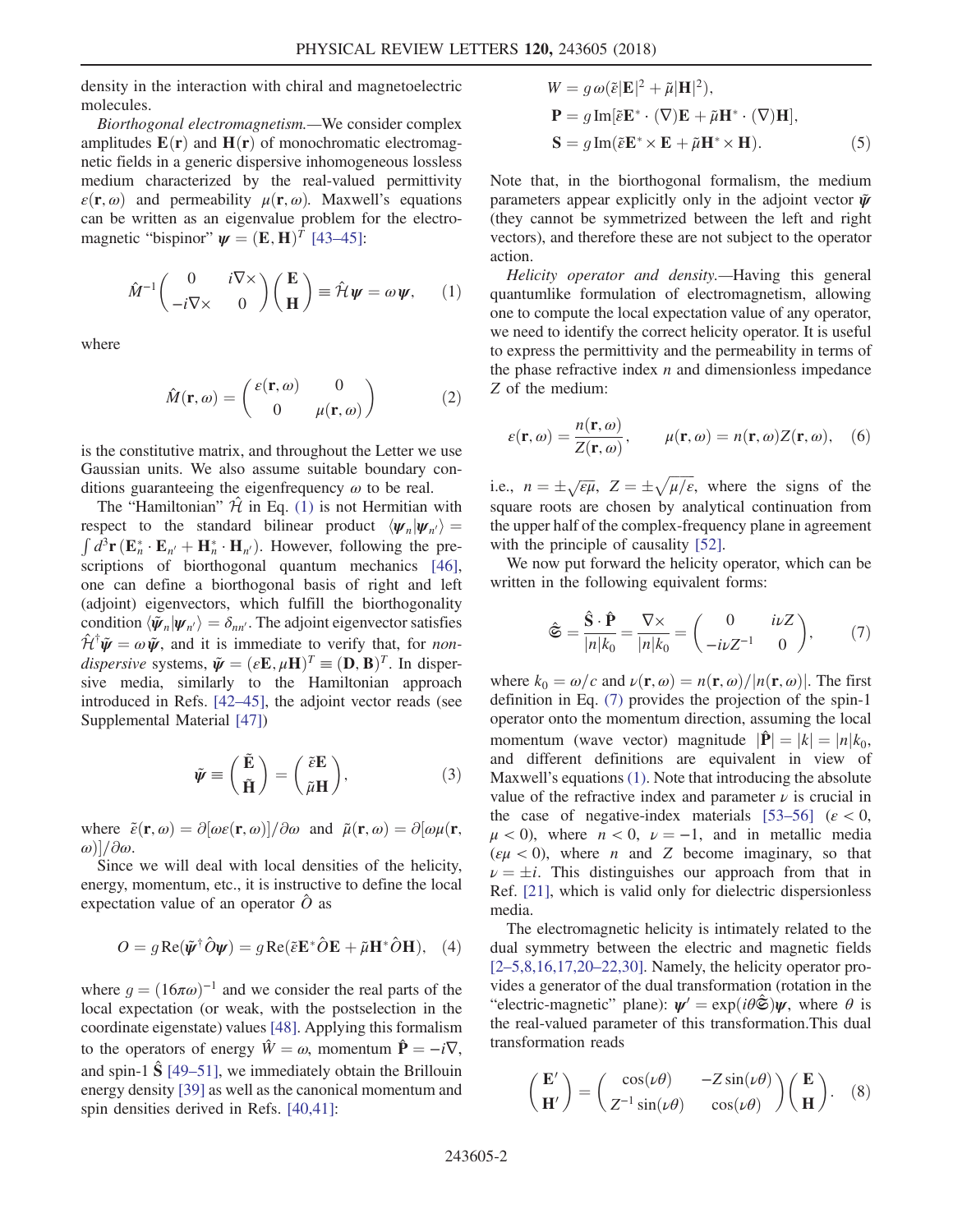Remarkably, in the case of perfect dielectric media  $(\nu = \pm 1)$ , Eq. [\(8\)](#page-1-2) produces a rotational transformation similar to that in Refs. [\[21,30\]](#page-5-15), while for perfect metals  $(\nu = \pm i)$  it reduces to the hyperbolic transformation:

<span id="page-2-0"></span>
$$
\begin{pmatrix} \mathbf{E}' \\ \mathbf{H}' \end{pmatrix} = \begin{pmatrix} \cosh \theta & \mp |Z| \sinh \theta \\ \mp |Z^{-1}| \sinh \theta & \cosh \theta \end{pmatrix} \begin{pmatrix} \mathbf{E} \\ \mathbf{H} \end{pmatrix} . \tag{9}
$$

It is the presence of  $\nu$  in the operator [\(7\)](#page-1-1) that makes the corresponding dual transformations [\(8\)](#page-1-2) and [\(9\)](#page-2-0) real valued. This guarantees that the transformations preserve their forms in time-dependent Maxwell's equations with realvalued fields. For a system with a spatially homogeneous impedance,  $\nabla(\nu Z) = \nabla(\nu Z^{-1}) = 0$ , it is easy to prove that the transformations [\(8\)](#page-1-2) and [\(9\)](#page-2-0) leave Maxwell's equations [\(1\)](#page-1-0) invariant. This symmetry of macroscopic Maxwell's equations implies the existence of a conservation law, where the conserved quantity should be identified with the electromagnetic helicity in the medium [\[21,30\]](#page-5-15) (see Supplemental Material [\[47\]\)](#page-5-10).

<span id="page-2-1"></span>Substituting the helicity operator [\(7\)](#page-1-1) into Eq. [\(4\),](#page-1-3) after some algebra, we derive the optical helicity density in a medium in the following laconic form:

$$
\mathfrak{S} = 2g \operatorname{Re}(\nu \tilde{n}) \operatorname{Im}(\mathbf{H}^* \cdot \mathbf{E}), \tag{10}
$$

where  $\tilde{n}(\mathbf{r},\omega) = \partial[\omega n(\mathbf{r},\omega)]/\partial \omega$  is the group refractive index.

Equations  $(7)$  and  $(10)$  are the central results of this Letter. In a vacuum,  $\nu = \tilde{n} = 1$ , and the helicity density [\(10\)](#page-2-1) coincides with the known definition for monochromatic free-space fields [\[22,26,51\].](#page-5-7) However, in a medium, our definition [\(10\)](#page-2-1) differs considerably from the previous suggestions [\[21,24,27](#page-5-15)–29,41] due to the presence of the group index and the prefactor  $\nu$ . The closest result, which coincides with the helicity density [\(10\)](#page-2-1) in the case of nondispersive dielectric media ( $\nu = 1$ ,  $\tilde{n} = n$ ), was recently obtained in Ref. [\[30\].](#page-5-16) Importantly, in Supplemental Material [\[47\],](#page-5-10) we also derive the time-domain expression for the helicity density, the local conservation law (continuity equation) in terms of the time-dependent fields and potentials, and show that the helicity flux corresponding to Eq. [\(10\)](#page-2-1) is given, for monochromatic fields, by  $\Sigma =$  $g \text{Im}(\nu Z^{-1} \mathbf{E}^* \times \mathbf{E} + \nu Z \mathbf{H}^* \times \mathbf{H})$ . Thus, in contrast to free-space fields [\[16,20,22\]](#page-5-17), the helicity flux  $\Sigma$  differs from the spin density S and agrees with the results of Ref. [\[30\]](#page-5-16) for nondispersive dielectric media. Below, we consider the main properties and applications of the helicity density [\(10\)](#page-2-1) and show that our definition provides a consistent and physically meaningful picture of helicity in optical media.

(i) As a measure of chirality, the helicity density [\(10\)](#page-2-1) is even with respect to the time-reversal  $(T)$  symmetry and odd with respect to the spatial-inversion  $(\mathcal{P})$  symmetry [\[31\]](#page-5-0). Therefore, any mirror-symmetric electromagnetic mode must have zero integral helicity,  $\langle \mathfrak{S} \rangle = 0$ .

(ii) In a system with a homogeneous impedance, one can choose the electromagnetic eigenmodes to be also eigenstates of the helicity operator [\(7\)](#page-1-1). As we show below, a possible choice of the helicity basis in homogeneous dielectrics is provided by the circularly polarized plane waves with maximal helicity  $\mathfrak{S} = \pm W/\omega$ . When a homogeneous-impedance system is also mirror symmetric, it is possible to construct both helicity and mirror-symmetry (such as linearly polarized waves) eigenstates from different linear combinations of the eigenmodes. This explains why such systems possess frequency eigenmodes which are degenerate in pairs.

(iii) In transparent media ( $\epsilon \mu > 0$ ,  $\nu = \pm 1$ ), the helicity density is locally proportional to the group refractive index  $\tilde{n}$ . Since  $\tilde{n} > 0$  in passive systems [\[39\]](#page-5-2), the sign of the helicity is determined by the sign of the phase index  $n$ . This implies the inversion of the helicity in negative-index materials, reflecting the inversion of the direction of the canonical momentum (wave vector) with respect to the energy flux (Poynting vector) [53–[56\].](#page-5-14)

(iv) Notably, our formalism allows one to quantify the helicity density even in metallic media ( $\epsilon \mu < 0$ ). Assuming Im  $n > 0$ ,  $\nu = i$ , the helicity density is locally proportional to −Im  $\tilde{n}$ . For example, in a Drude metal,  $\varepsilon(\omega) = 1$ −  $\omega_p^2/\omega^2$ ,  $\mu = 1$ , and we obtain  $-\text{Im}\,\tilde{n}(\omega) = 1/\text{Im}\,n(\omega) = \omega/$  $\sqrt{\omega_p^2 - \omega^2} > 0.$ 

Helicity of plane waves in media.—Importantly, our definition [\(7\)](#page-1-1) provides a meaningful helicity density for plane waves in dispersive media. We first consider a circularly polarized plane wave in a homogeneous transparent medium,  $\varepsilon(\omega)\mu(\omega) > 0$ ,  $\nu = \pm 1$ . Assuming the wave vector  $\mathbf{k} = nk_0\bar{\mathbf{z}}$ , the electric and magnetic fields read, respectively,

<span id="page-2-3"></span>
$$
\mathbf{E} = \frac{A}{\sqrt{2}} \begin{pmatrix} 1 \\ i\sigma \\ 0 \end{pmatrix} e^{ik_z z}, \qquad \mathbf{H} = \frac{-i\sigma}{|Z|} \mathbf{E}, \qquad (11)
$$

where A is a constant amplitude and  $\sigma = \pm 1$  determines the circular-polarization sign. Substituting these fields into Eqs. [\(5\)](#page-1-4) and [\(10\)](#page-2-1) and assuming the quantization of energy as  $\hbar \omega$  per photon, we derive the values of the canonical momentum, spin, and helicity in units of  $h$  per photon:

<span id="page-2-2"></span>
$$
\frac{\omega \mathbf{P}}{W} = \mathbf{k}, \qquad \frac{\omega \mathbf{S}}{W} = \sigma \bar{\mathbf{z}}, \qquad \frac{\omega \mathfrak{S}}{W} = \sigma \nu. \tag{12}
$$

These values perfectly correspond to what one can expect for a photon, with helicity  $\mathfrak{S} = \mathbf{S} \cdot \mathbf{P}/|\mathbf{P}| = \pm W/\omega$ . Remarkably, none of the previous approaches [\[24,](#page-5-4) 27–[29,41\]](#page-5-4) produced this simple result. Equations [\(12\)](#page-2-2) are written in a form which allows one to consider the transmission of a plane wave from a usual dielectric to a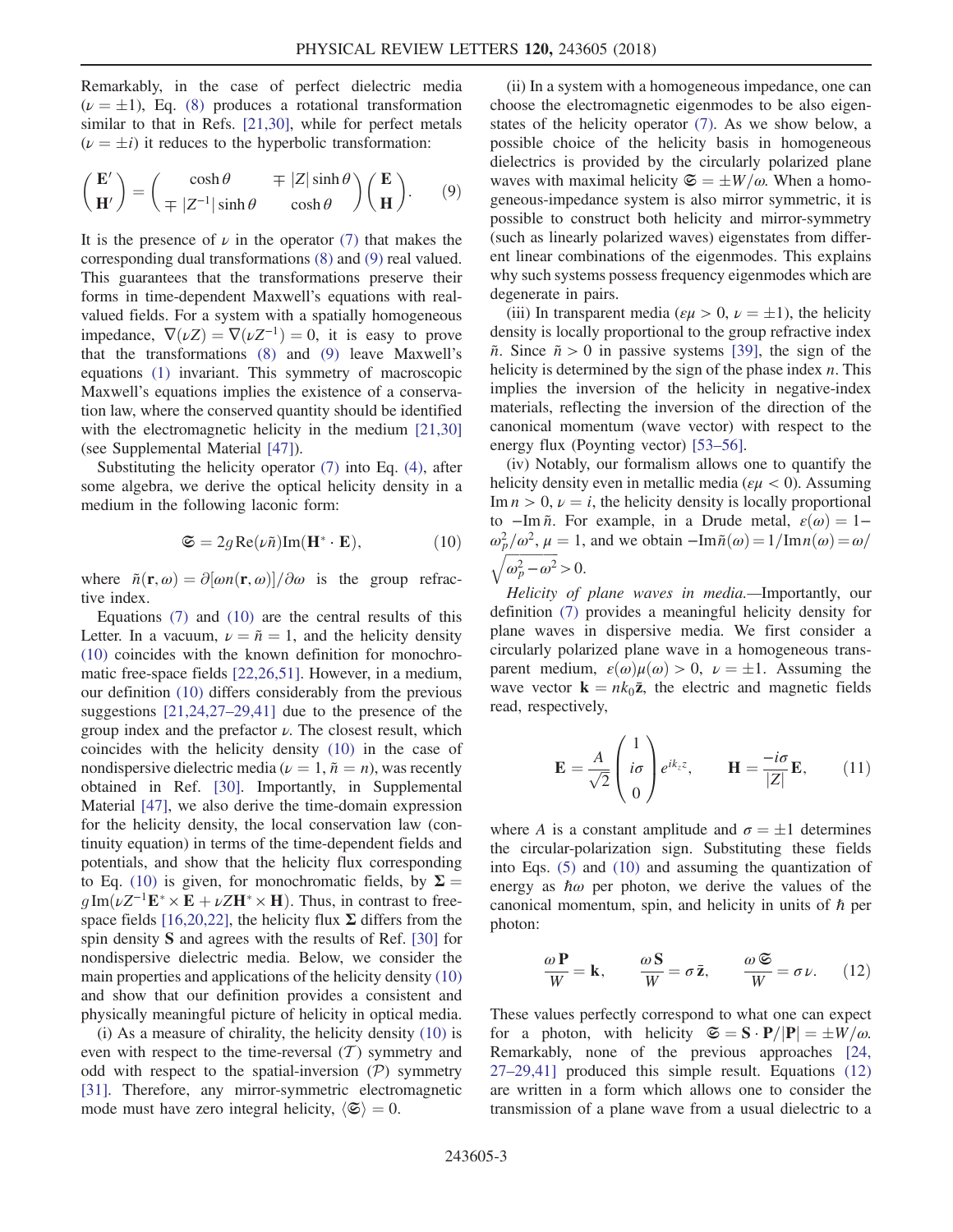<span id="page-3-0"></span>

FIG. 1. Schematic picture of the helicity ( $\bar{\mathfrak{S}} = \omega \mathfrak{S}/W$ ), canonical momentum, and spin, when a circularly polarized plane wave (a) propagates through an interface between positiveindex ( $\varepsilon > 0$ ,  $\mu > 0$ ) and negative-index ( $\varepsilon < 0$ ,  $\mu < 0$ ) media, (b) is reflected from a metallic semispace ( $\varepsilon < 0$ ,  $\mu > 0$ ), and (c) is partially transmitted through a metal film. The red curves and magenta arrows indicate the spatial distribution of the instantaneous electric field  $\text{Re}(\mathbf{E}e^{-i\omega t})$ , whereas the gray circles show the time evolution of the field at fixed positions.

negative-index material [Fig. [1\(a\)](#page-3-0)]. In such a transmission, the momentum and helicity flip their signs, while the spin does not [\[53](#page-5-14)–57].

Second, we consider a metallic medium,  $\varepsilon(\omega) < 0$ ,  $\mu(\omega) > 0$ ,  $\nu = i$  in the  $z > 0$  half-space. A circularly polarized plane wave normally incident on the metal from the vacuum  $z < 0$  half-space is totally reflected and generates a circularly polarized purely evanescent wave decaying along the  $z$  direction inside the metal [Fig. [1\(b\)\]](#page-3-0). This field inside the metal can be described as a plane wave [\(11\)](#page-2-3) with a purely imaginary wave vector  $\mathbf{k} = nk_0\bar{\mathbf{z}} = i\kappa\bar{\mathbf{z}}$  and  $\mathbf{H} = (\sigma/|Z|)\mathbf{E}$ , where  $\kappa = \text{Im}(n)k_0 > 0$ . It is easy to show that such a nonpropagating wave carries zero canonical momentum and helicity,  $P = \mathfrak{S} = 0$ , but a nonzero spin given by Eq. [\(12\).](#page-2-2) In agreement with the vanishing helicity, the instantaneous spatial distribution of the electric field is nonchiral, as shown in Fig. [1\(b\)](#page-3-0). Remarkably, considering complex eigenvalues, not restricted by the real part in Eq. [\(4\)](#page-1-3), brings about the imaginary helicity and canonical momentum satisfying the same relations [\(12\)](#page-2-2).

<span id="page-3-1"></span>To obtain a nonzero real helicity in a metal, one needs to consider a superposition of evanescent waves with opposite decay parameters  $\pm \kappa$ . Such situation occurs, e.g., in the wave transmission through a finite-thickness layer of a metal. The corresponding fields are

$$
\mathbf{E} = \frac{Ae^{-\kappa z} + Be^{\kappa z}}{\sqrt{2}} \begin{pmatrix} 1 \\ i\sigma \\ 0 \end{pmatrix}, \quad \mathbf{H} = \sigma \frac{Ae^{-\kappa z} - Be^{\kappa z}}{\sqrt{2}|Z|} \begin{pmatrix} 1 \\ i\sigma \\ 0 \end{pmatrix}.
$$
\n(13)

<span id="page-3-2"></span>For these superposition fields, the ratio of the helicity and energy densities [\(5\)](#page-1-4) and [\(10\)](#page-2-1) is nonzero and equals

$$
\frac{\omega \mathfrak{S}}{W} = \sigma \frac{2\alpha \operatorname{Im}(A^*B)}{(|A|^2 e^{-2\kappa z} + |B|^2 e^{2\kappa z}) + 2\alpha \operatorname{Re}(A^*B)},\qquad(14)
$$

<span id="page-3-3"></span>where  $\alpha = (\tilde{\varepsilon}|Z|^2 - \tilde{\mu})/(\tilde{\varepsilon}|Z|^2 + \tilde{\mu}) = -\text{Im}(\tilde{\pi})|Z|/2$  $\omega|n|\partial|Z|/\partial\omega$ ). Calculating the canonical momentum and spin densities for the fields [\(13\),](#page-3-1) we find the following compact relations:

$$
\frac{\omega \mathbf{S}}{W} = \sigma \bar{\mathbf{z}}, \qquad \mathbf{\mathfrak{S}} = \sigma \frac{\mathbf{P} \cdot \bar{\mathbf{z}}}{\kappa}.
$$
 (15)

The last equation here reveals the close relation between the helicity and the propagation of the wave. Figure [1\(c\)](#page-3-0) shows the instantaneous electric-field distribution for the superposition [\(13\)](#page-3-1). In contrast to the nonchiral nonpropagating field in Fig. [1\(c\),](#page-3-0) this distribution is chiral, which agrees with its nonzero helicity [\(14\)](#page-3-2) and [\(15\)](#page-3-3).

Thus, in the above examples, the helicity density in a circularly polarized plane wave corresponds to  $\hbar$  per photon (in absolute value), whereas its behavior reflects fundamental connections with the canonical momentum, spin, and chirality of the field.

Interaction with chiral and magnetoelectric matter.— One of the main applications of the optical helicity is the probing of chiral or magnetoelectric matter [9–[11,14,](#page-4-2) 15,23,25–[27,33,58\]](#page-4-2). So far, only interactions of free-space light with chiral molecules or nanoparticles have been considered. Here we consider the interaction with an admixture of chiral or magnetoelectric molecules in an isotropic optical medium. This is described by the modified constitutive matrix in Eq. [\(2\):](#page-1-5)

$$
\hat{M}' = \hat{M} + \begin{pmatrix} \Delta \varepsilon & i\Delta \xi + \Delta \zeta \\ -i\Delta \xi + \Delta \zeta & 0 \end{pmatrix}, \qquad (16)
$$

where  $\Delta\varepsilon(\mathbf{r})$  represents the perturbation of the permittivity (the permeability is not perturbed in practically relevant situations) whereas  $\Delta \xi(\mathbf{r})$  and  $\Delta \zeta(\mathbf{r})$  account for the chiral and the magnetoelectric response of the medium, respectively. The magnetoelectric response (also called "false chirality" [\[31,59\]\)](#page-5-0) is the  $P$ -odd and  $T$ -odd phenomenon predicted by Curie and Debye [\[60,61\]](#page-5-18) and currently attracting considerable attention in electromagnetism and condensed-matter physics [\[26,58,62](#page-5-19)–67].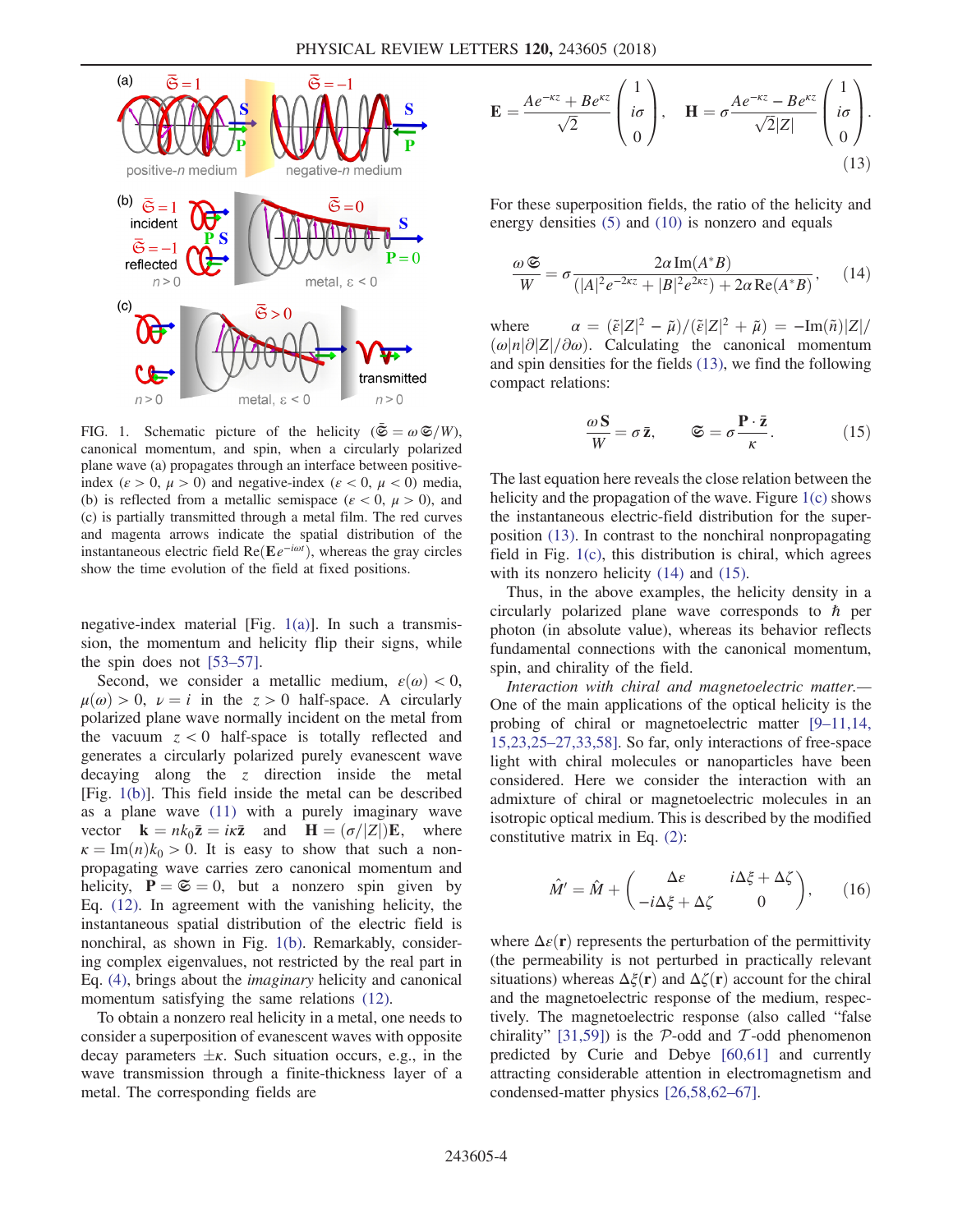We now consider a propagating electromagnetic mode (either in a homogeneous medium or in a waveguide), which is characterized by the group velocity  $\tilde{v}(\omega) = \partial \omega/\partial k$ and the corresponding modal group index  $\tilde{n}^{(m)}(\omega) =$  $c/\tilde{v}(\omega)$  ( $\tilde{n}^{(m)} = \tilde{n}$  in a homogeneous medium). By treating  $\Delta \xi$  and  $\Delta \zeta$  as perturbations and using the biorthogonal formalism described above, we calculate the corresponding phase shifts experienced by light traveling over a distance L:

<span id="page-4-3"></span>
$$
\frac{\Delta \phi_{\xi}}{k_0 L} = -\frac{2g}{N} \int_{V} d^3 \mathbf{r} \operatorname{Re}(\Delta \xi) \tilde{n}^{(m)} \operatorname{Im}(\mathbf{H}^* \cdot \mathbf{E}), \quad (17)
$$

$$
\frac{\Delta \phi_{\zeta}}{k_0 L} = -\frac{2g}{N} \int_{V} d^3 \mathbf{r} \operatorname{Re}(\Delta \zeta) \tilde{n}^{(m)} \operatorname{Re}(\mathbf{H}^* \cdot \mathbf{E}). \quad (18)
$$

Here, V is the volume under consideration and  $N =$  $\omega^{-1} \int_V d^3 \mathbf{r} W(\mathbf{r})$  is the normalization factor for the mode. Notably, the same formulas with the substitution  $\text{Re}(\Delta \xi) \rightarrow$ Im( $\Delta \xi$ ) and Re( $\Delta \zeta$ )  $\rightarrow$  Im( $\Delta \zeta$ ) provide the variations of the attenuation coefficient for the mode,  $\Delta A_{\xi,\zeta}$ .

By comparison with Eq. [\(10\),](#page-2-1) it is evident that the chiral phase shift is determined by the local helicity density  $\mathfrak{S}(\mathbf{r})$ with the "slow-down" factor  $\eta(\mathbf{r}) = \tilde{n}^{(m)}/\text{Re}[\nu \tilde{n}(\mathbf{r})]$ , which accounts for the difference between the group velocity of the mode and the local group velocity in the medium. At the same time, the magnetoelectric response is determined by the imaginary part of the complex expectation value of the helicity, which can also be called the "magnetoelectric density" [\[26\].](#page-5-19)

When the chiral or magnetoelectric molecules are localized around a point  $\mathbf{r}_0$ , the phase shifts [\(17\)](#page-4-3) become proportional to the local helicity and magnetoelectric densities: e.g.,  $\Delta \phi_{\xi}(\mathbf{r}_0) = -(k_0L/N)\eta(\mathbf{r}_0)\mathfrak{S}(\mathbf{r}_0)$ . Note also that the relative chiral and magnetoelectric responses, introduced in Refs. [\[9,26\]](#page-4-2) for free-space fields, are obtained as a ratio of the phase shifts [\(17\)](#page-4-3) with respect to the shift induced by the perturbation of the permittivity,  $\Delta \varepsilon$ :

$$
\frac{\Delta \phi_{\xi}}{\Delta \phi_{\varepsilon}} = \frac{\Delta \xi(\mathbf{r}_0)}{\Delta \varepsilon(\mathbf{r}_0)} \frac{2\mathrm{Im}(\mathbf{H}^* \cdot \mathbf{E})}{|\mathbf{E}|^2}.
$$
(19)

Thus, our approach generalizes the results of Refs. [\[9,26\]](#page-4-2) for the case of complex optical media. It is important to note, though, that the absolute phase shift  $\Delta \phi_{\xi}$  depends only on the helicity density. In this manner, the helicity density  $\mathfrak{S}$  essentially quantifies the interaction with chiral matter. Our approach allows optimizing the helicity by means of optical media, including engineered nanostructures, which is a viable route for enhancing the optical sensitivity to chiral or magnetoelectric molecules. For example, our results show that circularly polarized evanescent waves in metals cannot sense chiral inclusions, as their real helicity vanishes. This shows that optical chirality in complex media is not rigidly connected to circular polarization. At the same time, such evanescent waves in metals possess purely imaginary helicity,  $Re(H^* \cdot E) =$  $(\sigma/|Z|)|\mathbf{E}|^2$ , thereby offering a perfect tool for probing the magnetoelectric response.

Conclusions.—We have derived the electromagnetic helicity operator and density, which is physically meaningful in dispersive inhomogeneous (but isotropic and lossless) media, including negative-index materials and metals. This quantity completes the set of dynamical properties of light in optical media, including the Brillouin energy density, canonical momentum, and spin [\[40,41\]](#page-5-3). We have considered nontrivial examples of the optical helicity in transparent media and perfect metals, as well as its manifestation in the optical interactions with chiral and magnetoelectric molecules immersed in the medium. Our results can also be applied to systems with small losses or gain, by considering only the real part of the permittivities and permeabilities, similarly to the case of the Brillouin energy density [\[68\]](#page-5-20). However, the extension of the present formalism to highly lossy systems is an open task because of the ambiguity in defining cycle averages with nonoscillatory fields.

This work was supported by Marie Skłodowska-Curie individual fellowship BISTRO-LIGHT (No. 748950), the European Research Council (ERC Advanced Grant No. 340438-CONSTANS), MURI Center for Dynamic Magneto-Optics via the AFOSR Grant No. FA9550-14- 1-0040, the IMPACT program of JST, CREST Grant No. JPMJCR1676, JSPS-RFBR Grant No. 17-52-50023, the Sir John Templeton Foundation, the RIKEN-Advanced Industrial Science and Technology Challenge Research Fund, and the Australian Research Council.

- <span id="page-4-1"></span><span id="page-4-0"></span>[1] A. Messiah, Quantum Mechanics (Dover, New York, 1999).
- [2] M. G. Calkin, [Am. J. Phys.](https://doi.org/10.1119/1.1971089) **33**, 958 (1965).
- [3] D. Zwanziger, Phys. Rev. 176[, 1489 \(1968\).](https://doi.org/10.1103/PhysRev.176.1489)
- [4] S. Deser and C. Teitelboim, Phys. Rev. D 13[, 1592 \(1976\).](https://doi.org/10.1103/PhysRevD.13.1592)
- [5] M. K. Gaillard and B. Zumino, [Nucl. Phys.](https://doi.org/10.1016/0550-3213(81)90527-7) **B193**, 221 [\(1981\).](https://doi.org/10.1016/0550-3213(81)90527-7)
- [6] G. N. Afanasiev and Y. P. Stepanovsky, [Nuovo Cimento](https://doi.org/10.1007/BF02731014) [Soc. Ital. Fis. A](https://doi.org/10.1007/BF02731014) 109, 271 (1996).
- [7] J. L. Trueba and A. F. Rañada, Eur. J. Phys. 17[, 141 \(1996\).](https://doi.org/10.1088/0143-0807/17/3/008)
- <span id="page-4-2"></span>[8] P.D. Drummond, Phys. Rev. A 60[, R3331 \(1999\).](https://doi.org/10.1103/PhysRevA.60.R3331)
- [9] Y. Tang and A. E. Cohen, [Phys. Rev. Lett.](https://doi.org/10.1103/PhysRevLett.104.163901) 104, 163901 [\(2010\).](https://doi.org/10.1103/PhysRevLett.104.163901)
- [10] E. Hendry, T. Carpy, J. Johnston, M. Popland, R. V. Mikhaylovskiy, A. J. Lapthorn, S. M. Kelly, L. D. Barron, N. Gadegaard, and M. Kadodwala, [Nat. Nanotechnol.](https://doi.org/10.1038/nnano.2010.209) 5, [783 \(2010\)](https://doi.org/10.1038/nnano.2010.209).
- [11] Y. Tang and A. E. Cohen, Science 332[, 333 \(2011\)](https://doi.org/10.1126/science.1202817).
- [12] K. Y. Bliokh and F. Nori, [Phys. Rev. A](https://doi.org/10.1103/PhysRevA.83.021803) 83, 021803(R) [\(2011\).](https://doi.org/10.1103/PhysRevA.83.021803)
- [13] J. S. Choi and M. Cho, Phys. Rev. A **86**[, 063834 \(2012\).](https://doi.org/10.1103/PhysRevA.86.063834)
- [14] M. Schäferling, D. Dregely, M. Hentschel, and H. Giessen, Phys. Rev. X 2[, 031010 \(2012\).](https://doi.org/10.1103/PhysRevX.2.031010)